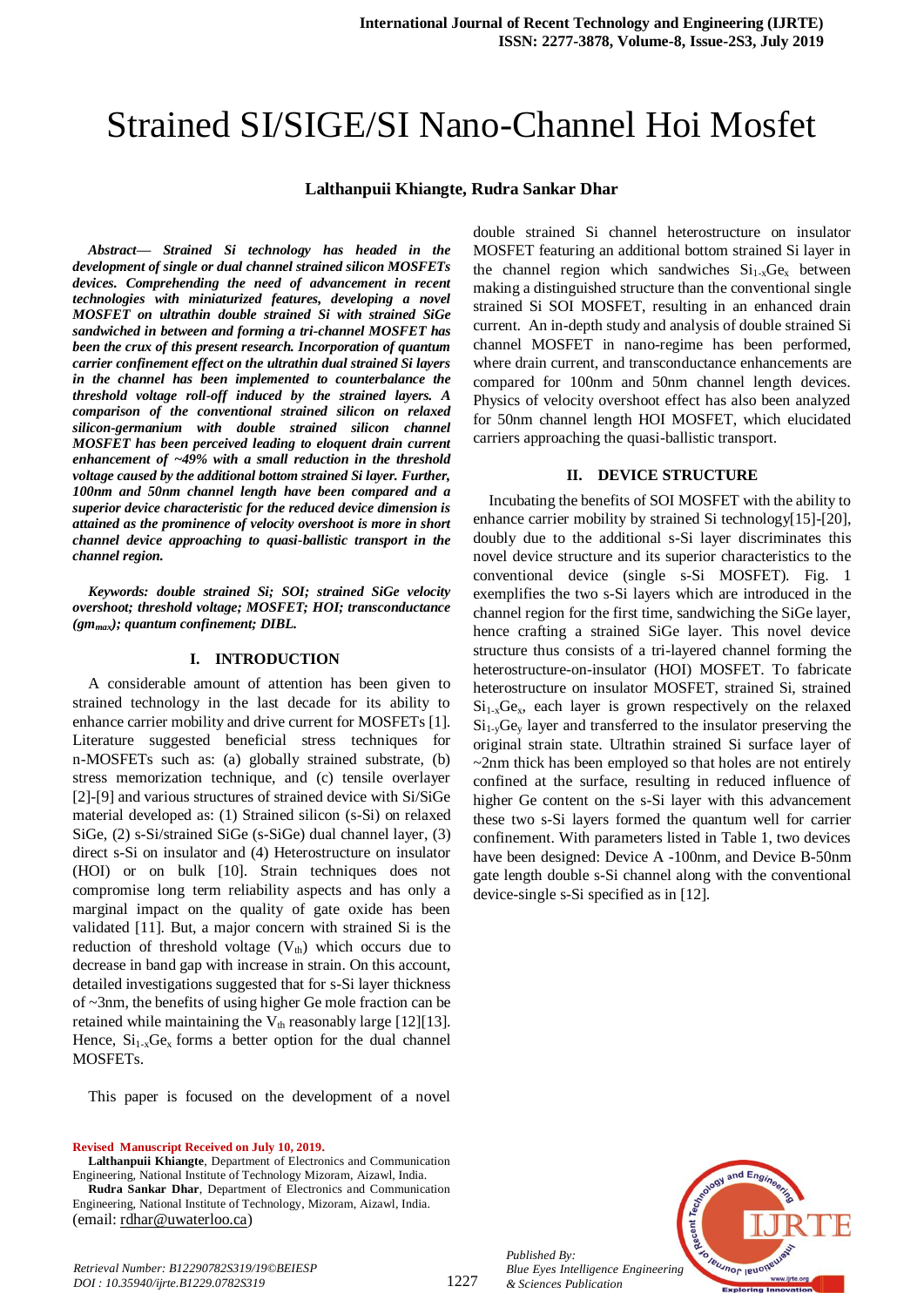

## **Fig1.Double s-Si with s-SiGe HOI MOSFET**

| <b>Parameters</b>                   | <b>Values</b>              |
|-------------------------------------|----------------------------|
| Channel Length (L)                  | 50nm, 100 nm               |
| Ge mole fraction                    | 0.4                        |
| s-Si layer thickness ( $t_{s-Si}$ ) | $2 \text{ nm}$             |
| Gate Oxide thickness                | $2 \text{ nm}$             |
| Source/Drain doping $(N_D)$         | $10^{19}$ cm <sup>-3</sup> |
| channel doping $(N_A)$              | $10^{16}$ cm <sup>-3</sup> |
| Drain bias $(V_{DS})$               | 50mV                       |

**Table.1 Device Parameters**

## **III. RESULTS AND DISCUSSION**

Using device parameters tabulated in Table I, simulation of the device structure shown in Fig.1 by 2D SYNOPSIS Sentaurus TCAD tool [22], [23], incorporating multi-valley model for both band structure and electron mobility [23] for strained induced band gap reduction and change in electron mobility respectively. Quantization effects were accounted by the 1D Schrodinger model [23] in which the Schrodinger and Poisson's equations were solved simultaneously on the non-local-mesh created between the s-Si and the dielectric interfaces. Drain current enhancement of ~49% was observed for Device A at 50mV drain-source voltage as shown in Fig. 2. over the conventional device which is essentially due additional strained Si layers in the channel region, favorable for the increment of electrons with enhanced mobility



**Fig.2. ID-V<sup>D</sup> characteristics depicting 49% enhancement in drive current for 100nm channel length HOI MOSFET over 100nm channel length Conventional devices**



## **Fig.3. Carriers confinement in the ultrathin s-Si layer of Device A (100nm double s-Si HOI MOSFET)**

Trace of carrier confinement in the s-Si layer was obtained as illustrated in Fig. 3 due to the quantization effect. Thus, energy band gap increased balancing the threshold voltage roll-off due to strained layers. A clear insight of velocity overshoot [24] being more prominent in reduced channel length is depicted in Fig. 4.



*Published By:*

*& Sciences Publication*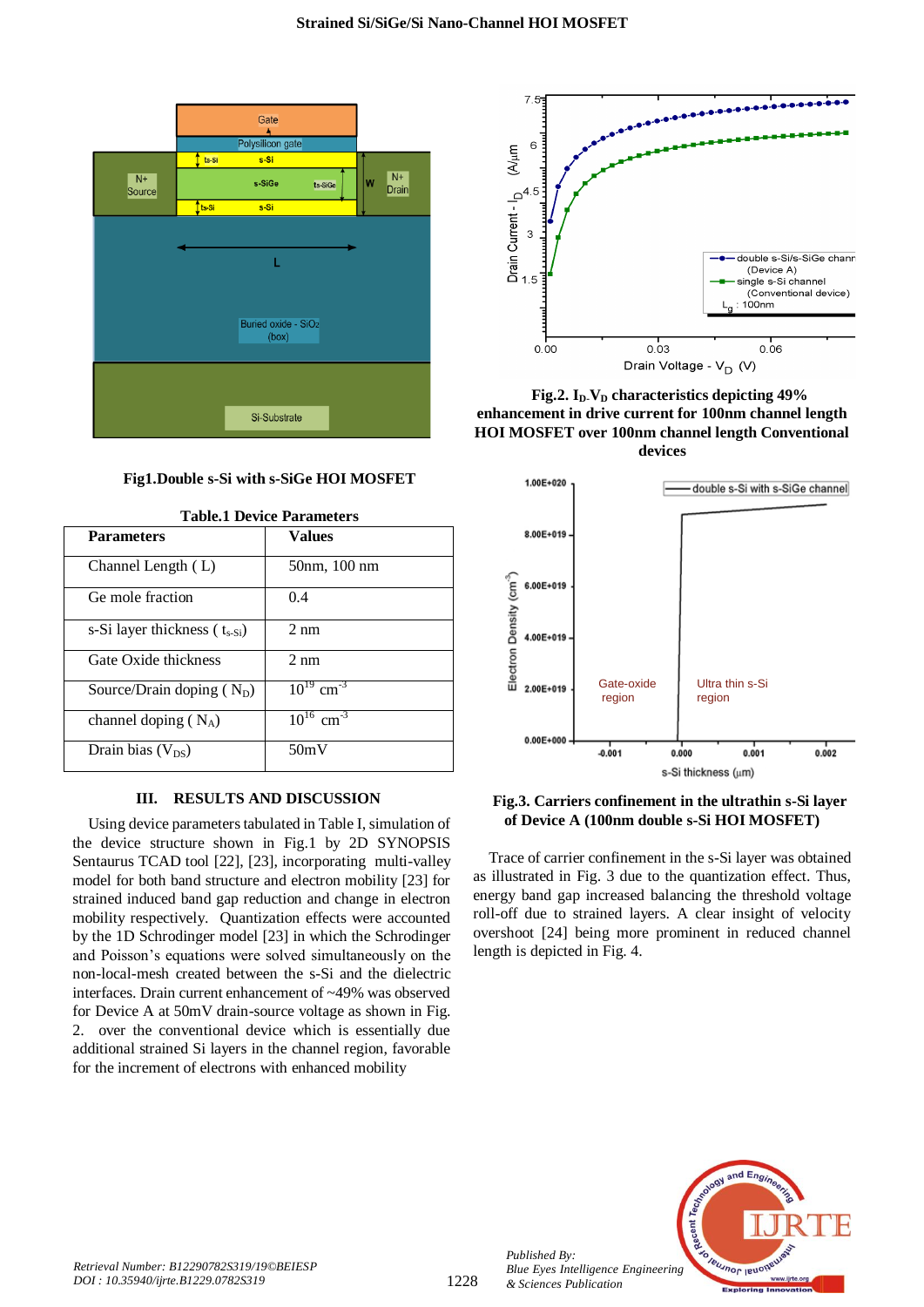

**Fig.4. Electron velocity variation along the channel length compared between Device-A, Device-B and single s-Si channel MOSFETs.**

With the reduction of channel length and increased in lateral electric field in Device-B the velocity overshoot condition is acquired i.e. non-equivalence of momentum relaxation time and energy relaxation time, result in low scattering and carriers do not have time to heat up. The electron velocity becomes greater than the saturation velocity. Hence, carrier transport approaches quasi-ballistic in nature result in drain current enhancement  $(\Delta I_D = (I_D^{\text{50nm}}))$ double s-Si -  $I_D$ <sup>100nm</sup> double s-Si)/ $I_D$ <sup>100nm</sup> double s-Si) of ~41.3% for Device-B (50nm channel length) in comparison to Device-A (100nm channel length) as shown in Fig. 5.

![](_page_2_Figure_4.jpeg)

![](_page_2_Figure_5.jpeg)

Distinct view about the short channel effects are exemplified by Fig.6 in which threshold voltage and DIBL and transconductance  $(gm<sub>max</sub>)$  variation as a function DIBL has been obtained for each of the three devices (Device A, Device-B and Conventional Device). A 25.25% threshold voltage roll has been attained in 50nm channel length in comparison to 100nm channel length for double s-Si MOSFET with a higher DIBL. A remarkable increase in transconductance is achieved featuring velocity overshoot

[25], which is a tradeoff between transconductance and DIBL observed due to the short channel effects in the HOI MOSFET devices.

![](_page_2_Figure_8.jpeg)

**Fig.6. Transconductance (gmmax) as a function of DIBL for Device-A, Device-B and Conventional.**

#### **IV. CONCLUSION**

Double strained Si layers in the channel region of Heterostructure on Insulator MOSFET have been developed and analyzed. With intrusion of the additional strained Si layer in the channel region an eloquent drain current enhancement of 49.3% has been obtained for 100nm channel length device in comparison to the single s-Si SOI MOSFET device. Velocity overshoot has been perceived in the sub 100nm device (Device B) resulting in improved drive current along with high gm<sub>max</sub> attained in the 50nm short channel length device. Increased transconductance in this short channel-MOSFET was observed due to the effect of velocity overshoot experiencing ballistic carrier transport within the channel of the HOI MOSFET.

### **V. ACKNOWLEDGMENT**

The authors thank NIT Mizoram for providing blissful facilities and workplace, special gratitude to all the members of Department of Electronics & Communication Engineering for their excellent support throughout the work and in particular to Special Manpower Development Project (SMDP-C2SD) for providing workstation to carry out this work.

#### **REFERENCES**

*Published By:*

*& Sciences Publication* 

- 1. M. Reiche et al.,"Strained Silicon Devices Solid State Phenomena," Solid State Phenom., vol. 156-158, pp. 61-68, 2010. doi: 10.4028/www.scientific.net/SSP.156-158.61
- 2. K. Rim et al.,"Fabrication and mobility characteristics of ultra-thin strained Si directly on insulator (SSDOI) MOSFETs," IEDM Tech. Dig.,vol. 49, pp. 49-52, 2003. doi: 10.1109/ IEDM.2003. 1269163
- 3. A. Wei et al., "Integration challenges for advanced process strained CMOS on biaxially- strained SOI (SSOI)

![](_page_2_Picture_18.jpeg)